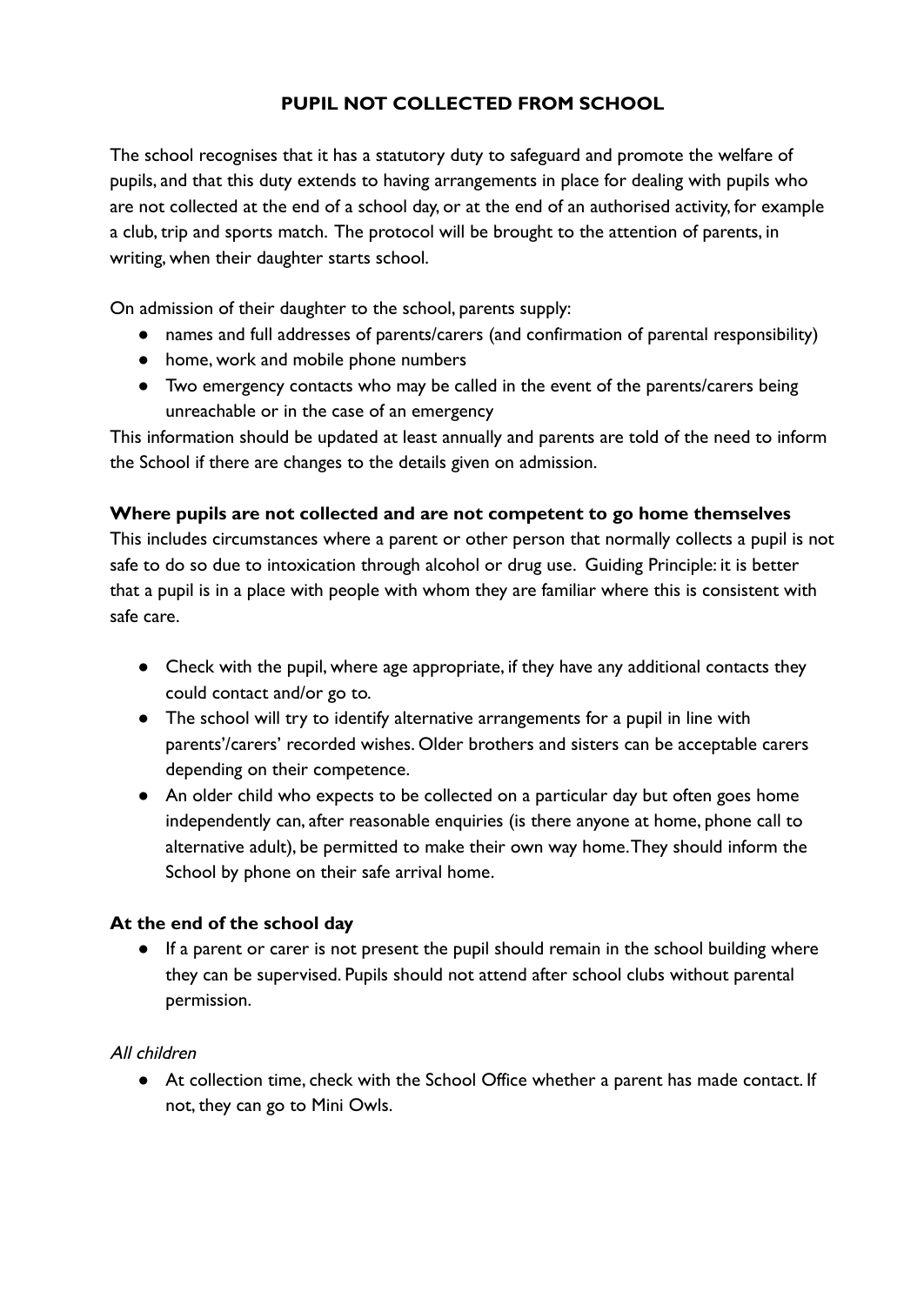## EY/KS1 children

- At 3.30pm (20 minutes after dismissal for EY, 10 minutes after dismissal for KS1) the office will try the emergency contacts and ask them to collect the pupil at 3.50pm (the end of Mini Owls) or sign them up for Late Owls.
	- This will be 3.20pm on a Friday.
- The pupil may be taken home by another child's parent/carer but the school will need agreement from the parent/carer.

# KS2 children

- If a child has still not been collected at 3.50pm (15 minutes after dismissal for Years 3 & 4, 10 minutes after dismissal for Years 5 & 6) the office will try the emergency contacts and ask them to collect the pupil or sign them up for Late Owls.
	- This will be at 3.30pm on a Friday.
- The pupil may be taken home by another child's parent/carer but the school will need agreement from the parent/carer.

### + 30 minutes (after the above times)

- Check with the pupil, where age appropriate, if they have any additional contacts with whom they could go.
- The school will try to identify an alternative arrangement for a pupil in line with the parents/carers recorded wishes. Older brothers and sisters can be acceptable carers depending on their competence.An older pupil who expects to be collected on a particular day but often goes home independently can, after reasonable enquiries (is there anyone at home, phone call to alternative adult), be permitted to make their way home.
- A message should be sent via email and/or on the contact numbers setting out the school's actions.
- + 45 minutes (after the above times)
	- Should the responsible adult arrive during this period, a member of SMT should seek an explanation for the delay. Depending on the explanation, a referral to social care should be discussed with them. Children should not be released to persons who are not competent because of alcohol or drugs.An immediate referral to the Police and Children's Social Care is indicated.
	- If, after 45 minutes, it has not been possible to contact parents/carers or emergency contacts then the local Police could be informed of the situation.The Head of the Junior School/Designated Safeguarding Lead or Deputy Head/Deputy Designated Safeguarding Lead could also contact the Referral Team of the local Social Services Office to inform them of a possible problem.
	- Inform the Police and Children's Social Care Team that you have an abandoned child at